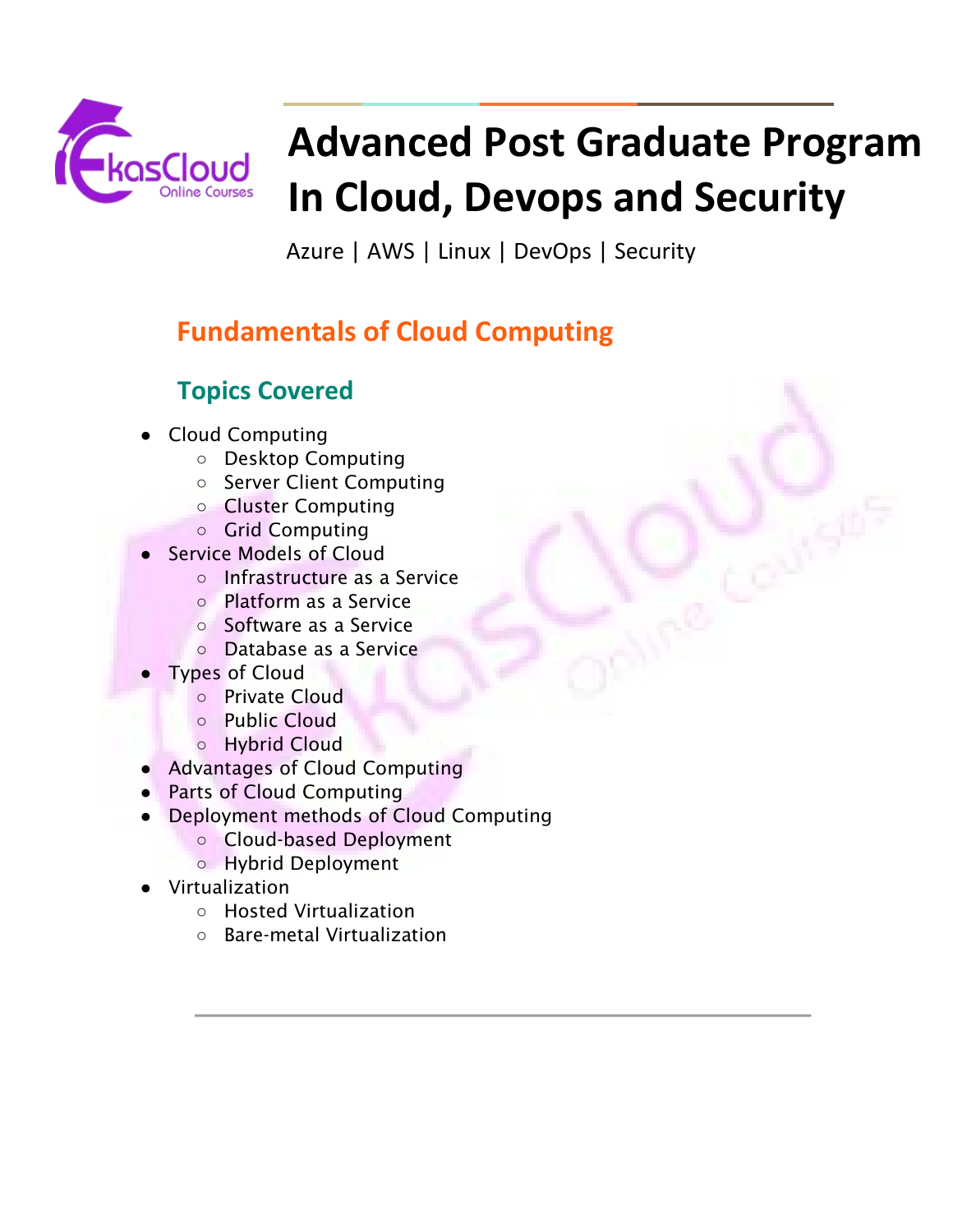## **Azure Fundamentals**

#### **Azure Fundamentals and Core Services**

- Azure Fundamentals
- Core Azure Architectural Concepts
- Azure Compute Services
- Azure Networking Services
- Azure Storage Services
- Azure Database and Analytics Services

#### **Azure General Security and Network Security**

- Protect against Security threats on Azure
- Secure Network connectivity on Azure

## **Azure Identity, Governance, Private and Compliance Features**

GE

- Secure access to your applications by using Azure Identify Services
- Build a cloud governance strategy on Azure
- Examine Privacy, Compliance and data protection standards on Azure

#### **Azure Cost Management and Service Level Agreement**

- Plan and manage your Azure Costs
- Choose the right Azure services by examining Service Level Agreement and service lifecycle.

## **Azure Administrator**

#### **Additional Resources of Azure Administrator**

- Configure Azure Resources with tools
- Use Azure Resource Manager
- Configure Resources with ARM Templates
- Automate Azure Tasks using scripts with PowerShell
- Control Azure services with the Azure CLI
- Deploy Azure infrastructure by using JSON ARM Templates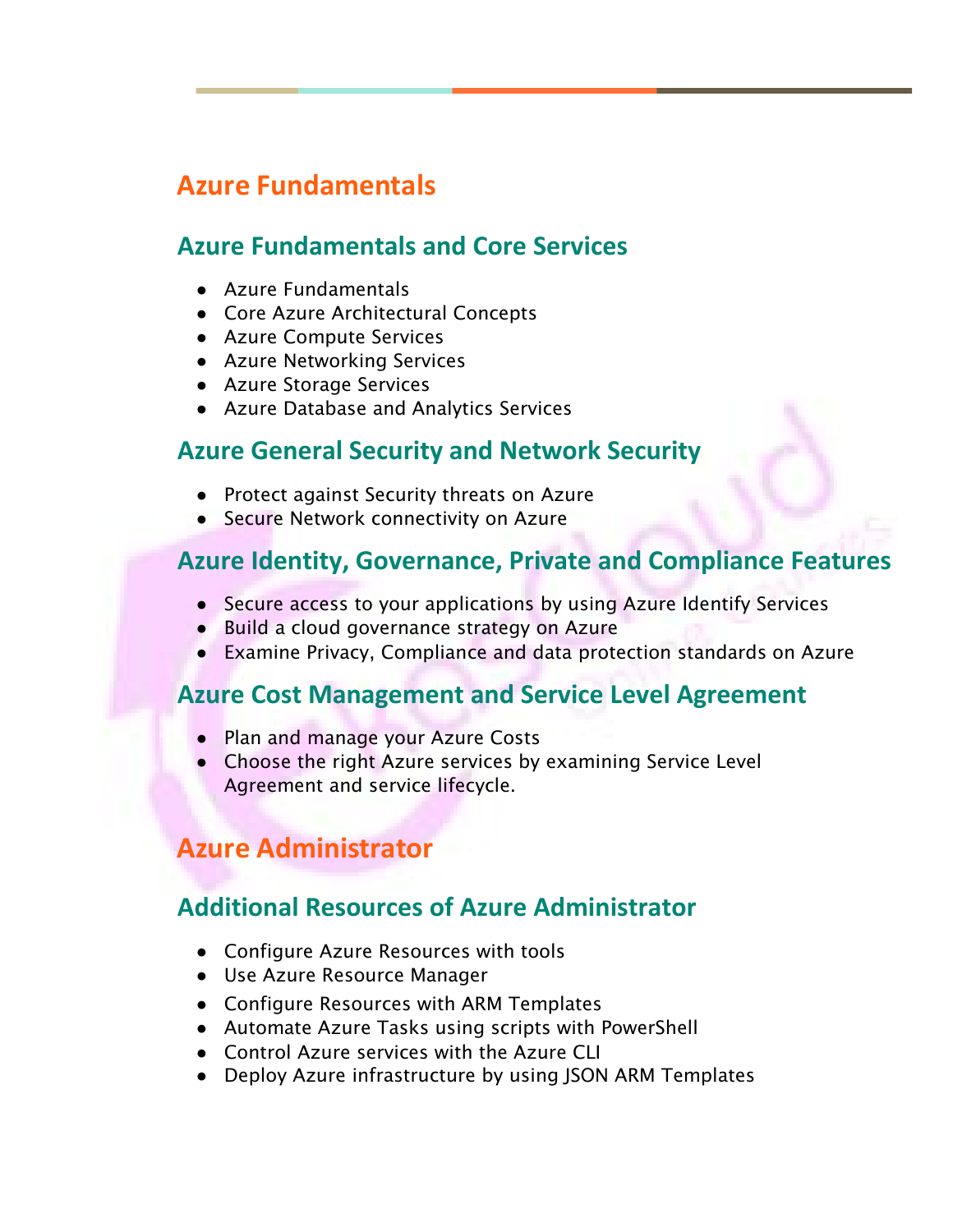#### **Manage Identities and Governance in Azure**

- Configure Azure Active Directory
- Configure User and Group accounts
- Configure Subscription
- Configure Azure Policy
- Configure Role-Based Access Control
- Create Azure Users and Groups in Azure Active Directory
- Secure your Azure Resources with Azure Role-Based Access Control

GE

● Allow Users to reset their password with Azure Active Directory Self-Service Password Reset

#### **Implement and Manage Storage in Azure**

- Configure Storage Account
- Configure Blob Storage
- Configure Storage Security
- Configure Azure Files and Azure File Sync
- Configure Storage with tools
- Create an Azure Storage Account
- Control access to Azure Storage with shared access signature (SAS)
- Upload, download and manage data with Azure Storage Explorer

#### **Deploy and Manage Azure Compute Resources**

- Configure Virtual Machine
- Configure Virtual Machine Availability
- Configure Virtual Machine Extension
- Configure App Service Plan
- Configure Azure App Services
- Configure Azure Container Instances
- Configure Azure Kubernetes Services
- Manage Virtual Machine with Azure Command Line Interface
- Create a Windows Virtual Machine in Azure
- Host a Web application with Azure App Services
- Protect your Virtual Machine Settings with Azure Automation State Configuration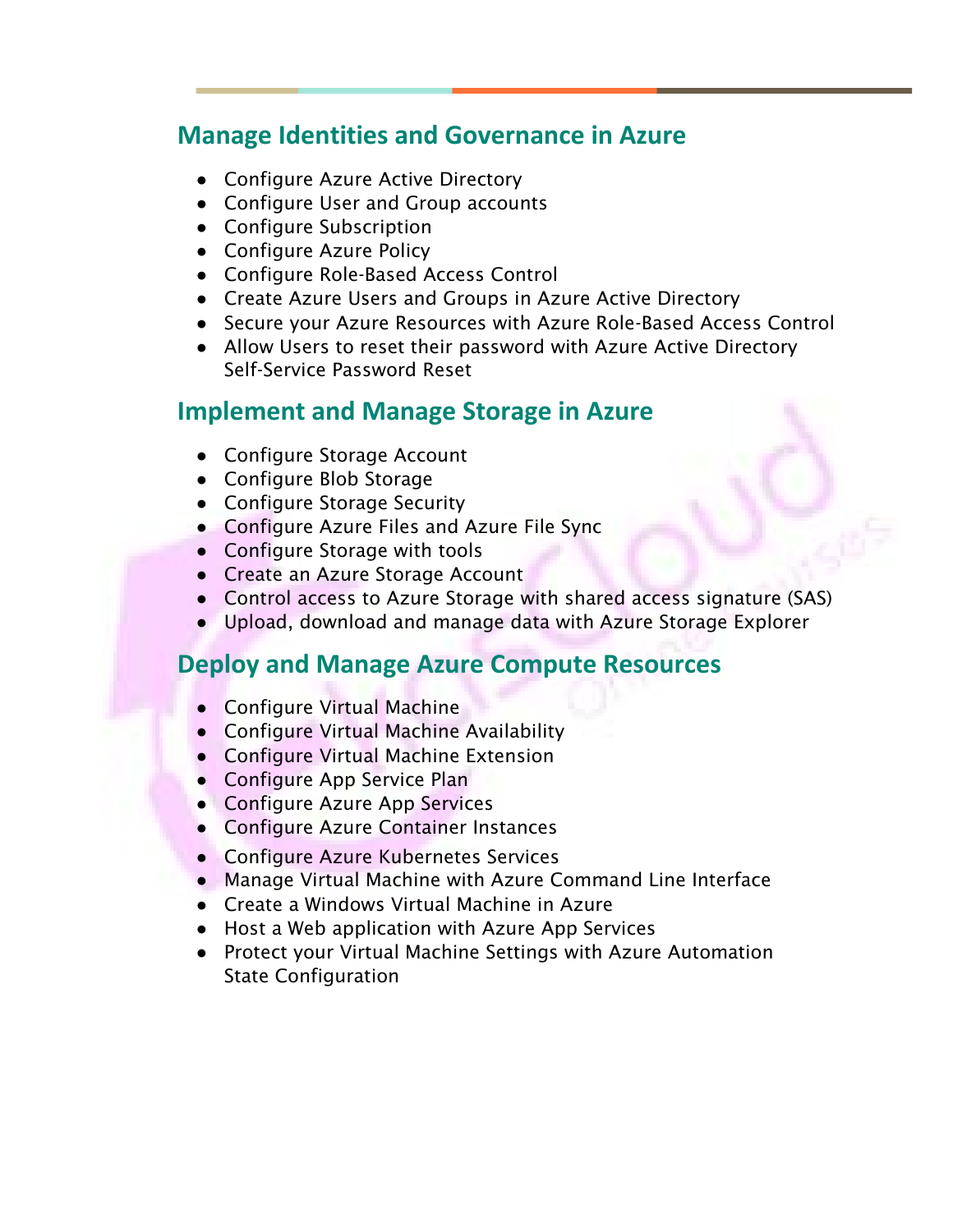#### GE **Configure and Manage Virtual Network for Azure Administrators**

- Configure Virtual Networks
- Configure Network Security Groups
- Configure Azure Firewall
- Configure Azure DNS
- Configure Virtual Network Peering
- Configure VPN Gateway
- Configure ExpressRoute and Virtual WAN
- Configure Network Routing and endpoints
- Configure Azure Load Balancer
- Configure Azure Application Gateway
- Design an IP Addressing schema for your Azure Deployment
- Distribute your services across Azure Virtual Networks and Integrate them by using Virtual Network Peering
- Host your domain on Azure DNS
- Manage and control Traffic flow in your Azure Deployment with routes
- Improve application scalability and resiliency by using Azure Load Balancer

#### **Monitor and Backup Azure Resources**

- Configure file and folder backups
- Configure Virtual Machine backups
- Configure Azure Monitor
- Configure Azure Alerts
- Configure Log Analytics
- Configure Network Watcher
- Improve incident response with alerting on Azure
- Analyze your Azure infrastructure by using Azure Monitor Logs
- Monitor Performance of Virtual Machines by using Azure Monitor Virtual Machine Insight.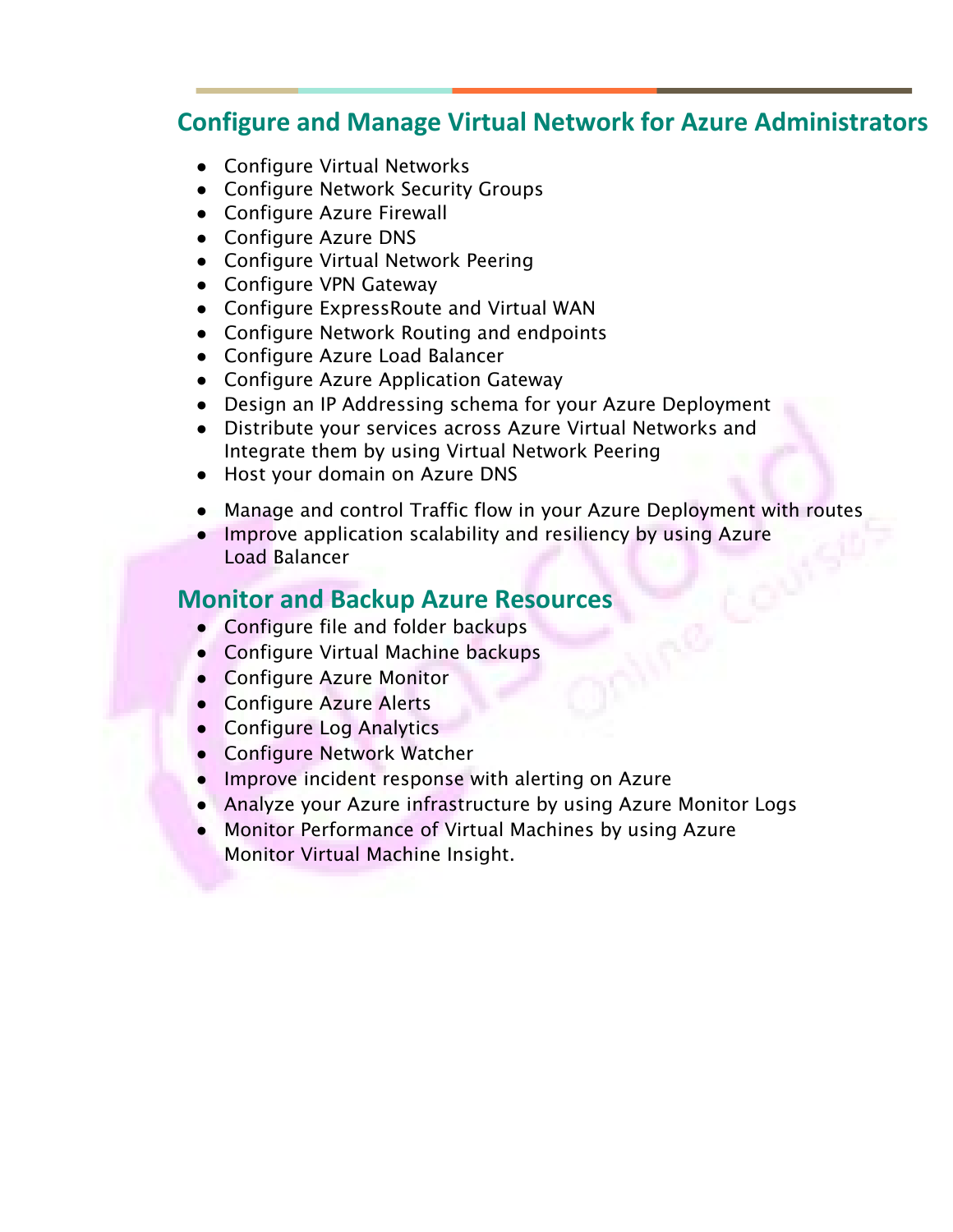## **Designing Azure Infrastructure Solutions**

#### **Design, Identity, Governance and Monitor Solutions**

GE

- Design Governance
- Design Authentication and Authorization solutions
- Design a solution to log and monitor Azure Resource

#### **Design business continuity Solutions**

- Design for high Availability
- Design a solution for backup and disaster recovery.

#### **Design data storage Solutions**

- Design a data storage solution for non-relational data.
- Design a data storage solution for Relational data
- Design data integration

## **Design Infrastructure Solutions**

- Design a compute solution
- Design an application architecture
- Design network solutions
- Design migrations

#### **Build great solutions with the Microsoft Azure Well**

#### **Architected Framework**

- Introduction to the Microsoft Azure Well Architected Framework
- Cost Optimization
- Operational Excellence
- Performance Efficiency
- Reliability
- Security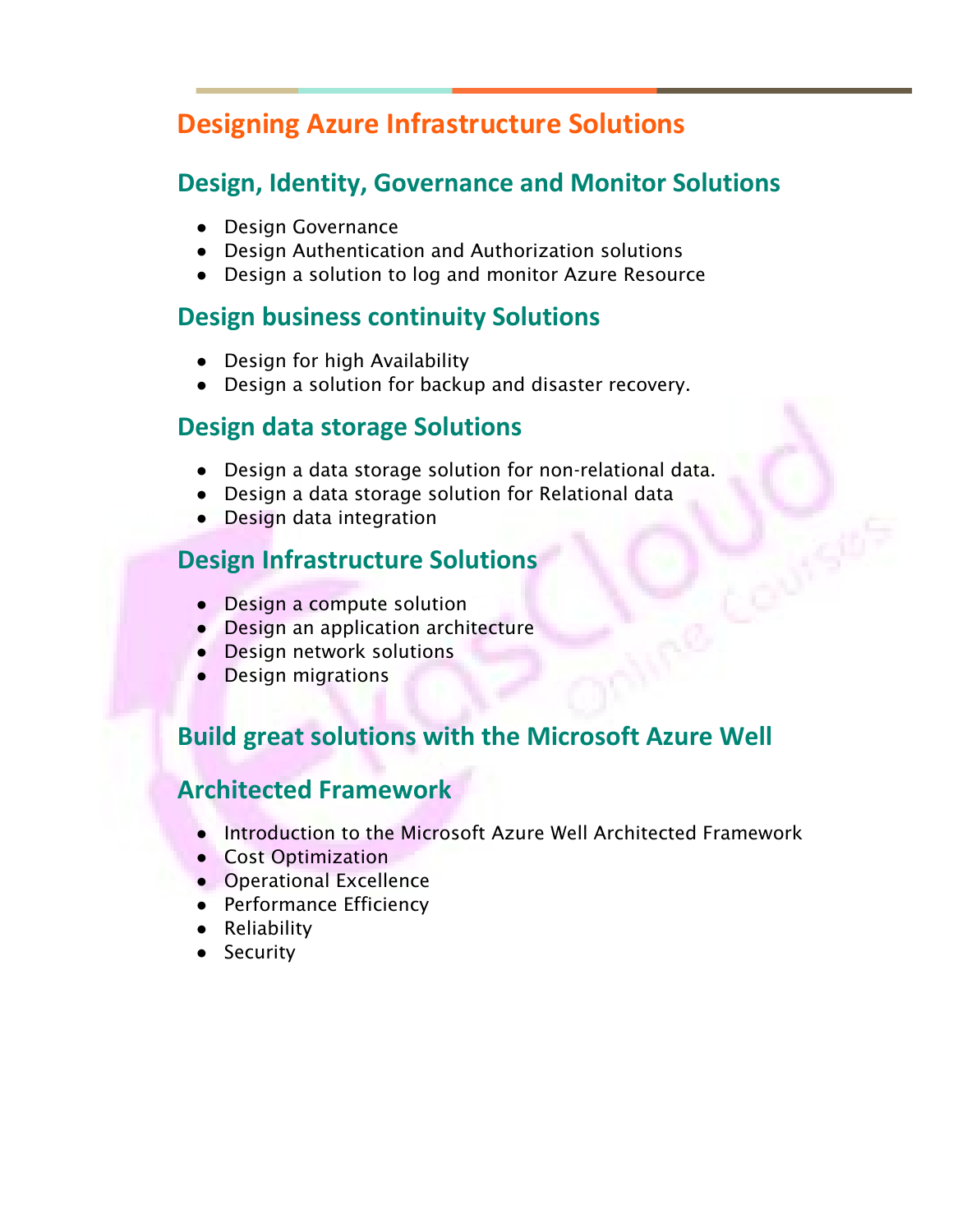## <sup>19</sup> **Accelerate Cloud adoption with the Microsoft Cloud**

#### **Adoption Framework for Azure**

● Getting started with Microsoft Cloud Adoption Framework for Azure

GE

- Prepare for successful cloud adoption with well-defined strategy
- Prepare for cloud adoption with a data driven plan
- Choose the best Azure Landing Zone to support your requirements for cloud operations
- Migrate to Azure through repeatable processes and common tools
- Address tangible risks with the govern methodology of the cloud adoption Framework for Azure
- Ensure stable operations and optimization across all supported workloads deployed to the cloud
- Innovate applications by using Azure Cloud Technologies

# **AWS Cloud Concepts-Practitioner**

#### **Define the AWS Cloud and its value proposition**

- Define the benefits of the AWS
- Explain how the AWS cloud allows users to focus on business value

#### **Identify aspects of AWS Cloud economics**

- Define items that would be part of a Total cost of Ownership Proposal
- Identify which operations will reduce costs by moving the cloud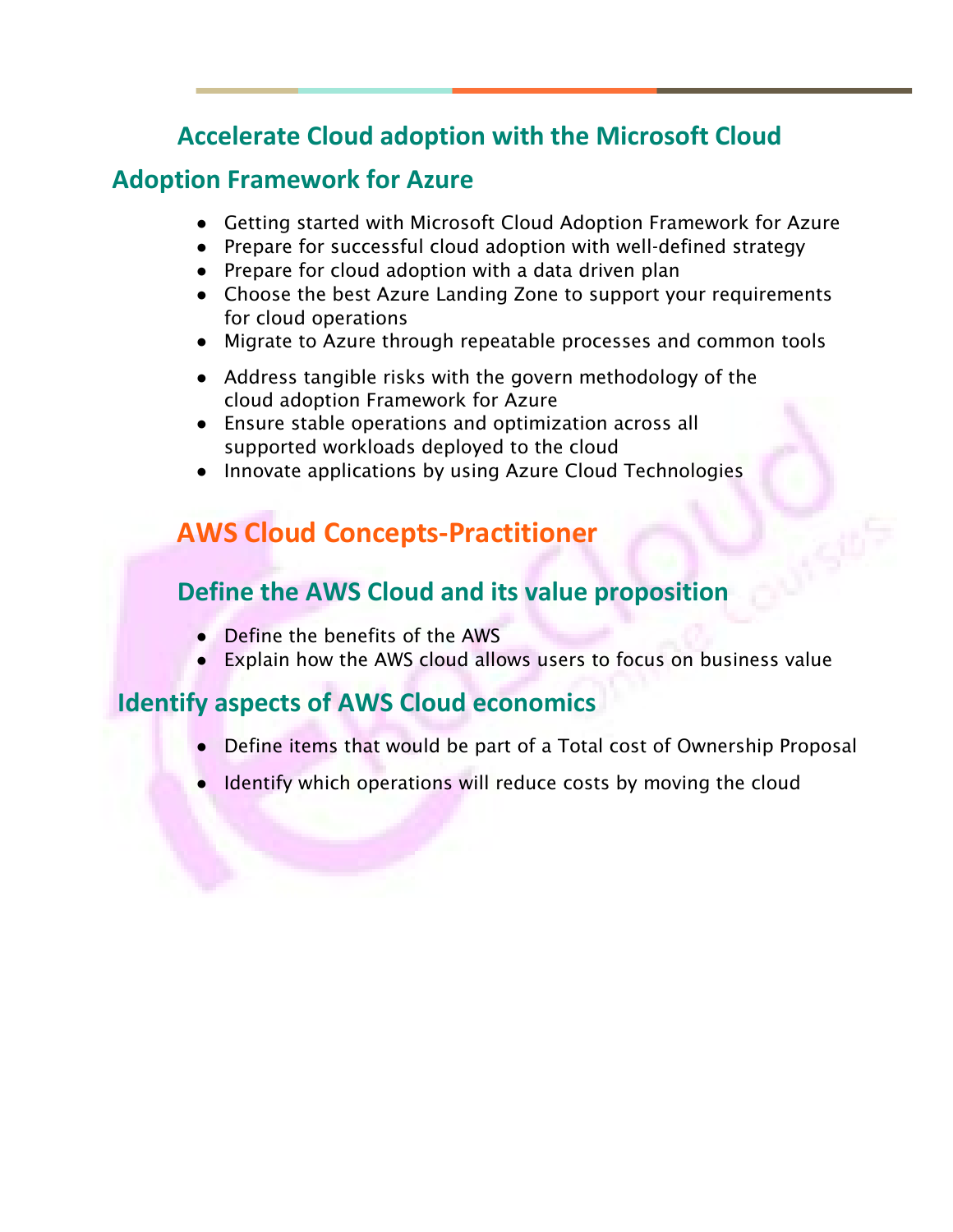## <sup>19</sup> **Explain the different cloud architecture design principles**

GE

● Explain the design principles

## **AWS Security and Compliance**

#### **Define the AWS shared responsibility model**

- Recognize the elements of the shared responsibility model
- Describe the customers responsibility model
- Describe AWS responsibilities

#### **Define AWS Cloud security and compliance concepts**

- Identify where to find AWS compliance information
- At a high level, describe how customers achieve compliance on AWS
- Describe who enables encryption on AWS for a given services
- Recognize there are services that will aid in auditing and reporting
- Explain the concept of least privileged access

#### **Identify AWS access management capabilities**

Understand the purpose of User and Identity Management

#### **Identify resources for security support**

- Recognize there are different network security capabilities
- Recognize there is documentation and where to find it
- Know that security checks are a component of AWS Trusted Advisor

## **Define methods of deploying and operating in the AWS cloud**

- Identify at a high level different ways of provisioning and operating in the AWS cloud
- Identify different types of cloud deployment models
- Identify connectivity options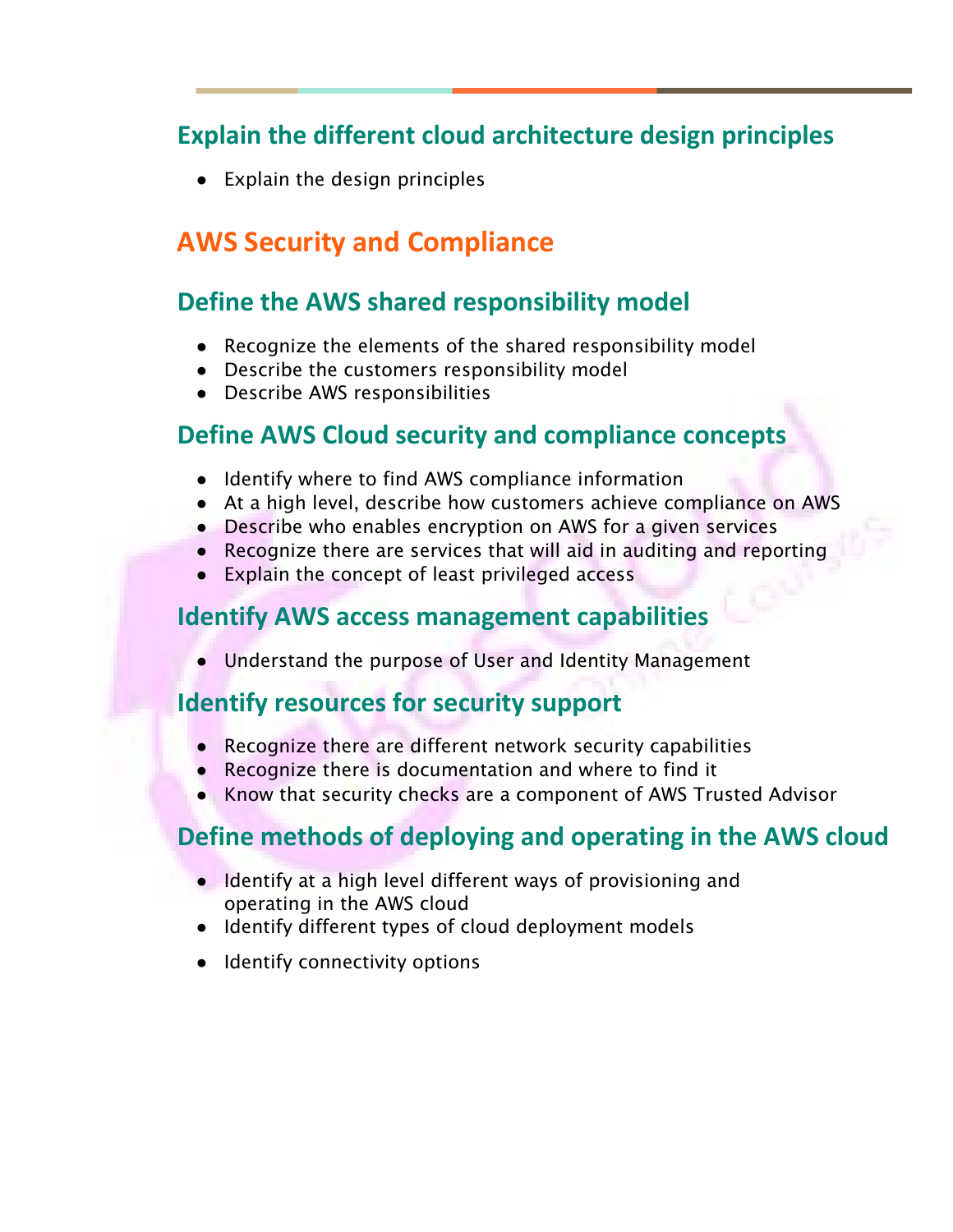#### <sup>19</sup> **Define the AWS Global Infrastructure**

● Describe the relationships among Regions, Availability Zones, and Edge Locations

GE

- Describe how to achieve high availability through the use of multiple Availability Zones
- Describe when to consider the use of multiple AWS Regions
- Describe at a high level the benefits of Edge Locations

#### **Identify the core AWS services**

- Describe the categories of services on AWS (Compute, Storage, Network, Database)
- Identify AWS compute services
- Identify different AWS storage services
- Identify different AWS storage services
- Identify AWS networking Services
- Identify different AWS database services

#### **Identify resources for technology support**

- Recognize there is documentation (best practices, whitepapers, AWS knowledge center, forums, blogs)
- Identify the various levels and scope of AWS support
- Recognize there is a partner network including independent software vendors and system integrators
- Identify sources of AWS technical assistance and knowledge including professional services, solution architects, training and certification and the AWS Partner Network
- Identify the benefits of using AWS Trusted Advisor

## **Billing and Pricing**

#### **Compare and contrast the various pricing models for AWS**

- Identify scenarios fit for On-Demand Instance pricing
- Identify scenarios fit for Reserved-Instance pricing
- Identify scenarios fit for Spot Instance pricing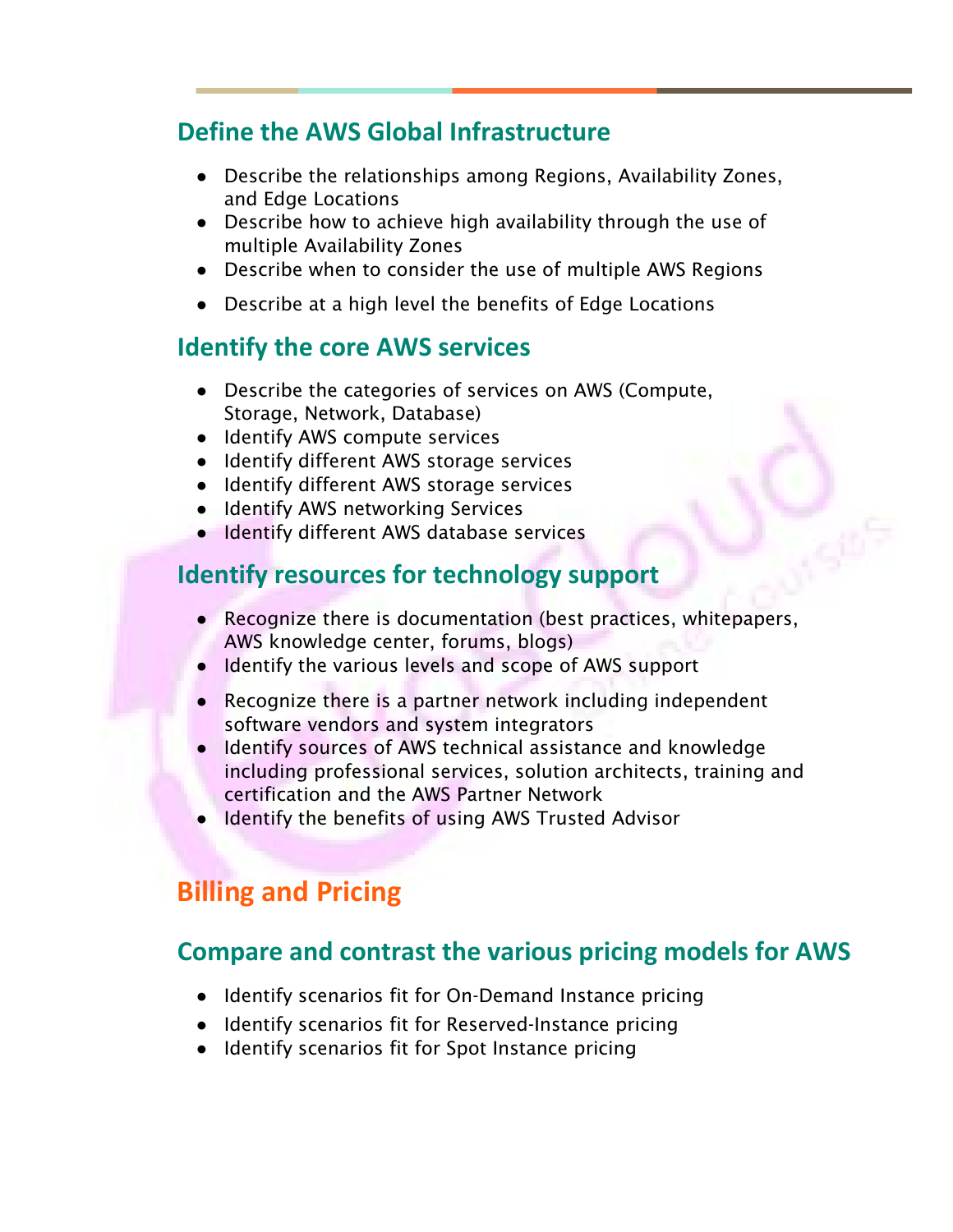#### <sup>19</sup> **Recognize the various account structures in relation to**

#### **AWS billing and pricing**

● Recognize that consolidated billing is a feature of AWS Organizations

GE

● Identify how multiple accounts aid in allocating costs across departments

#### **Identify resources available for billing support**

- Identify ways to get billing support and information
- Identify where to find pricing information on AWS services
- Recognize that alarms and alerts exist
- Identify how tags are used in cost allocation

# **AWS Solutions Architect- Associate/Professional**

#### **Design secure access to AWS resources**

- Access controls and management across multiple accounts
- AWS federated access and identity services IAM | AWS SSO
- AWS global infrastructure
- AWS shared responsibility model

#### **Design secure workloads and applications**

- Application configuration and credentials security
- AWS service endpoints
- Control ports, protocols, and network traffic on AWS
- Secure application access
- Security services with appropriate use cases
- Threat vectors external to AWS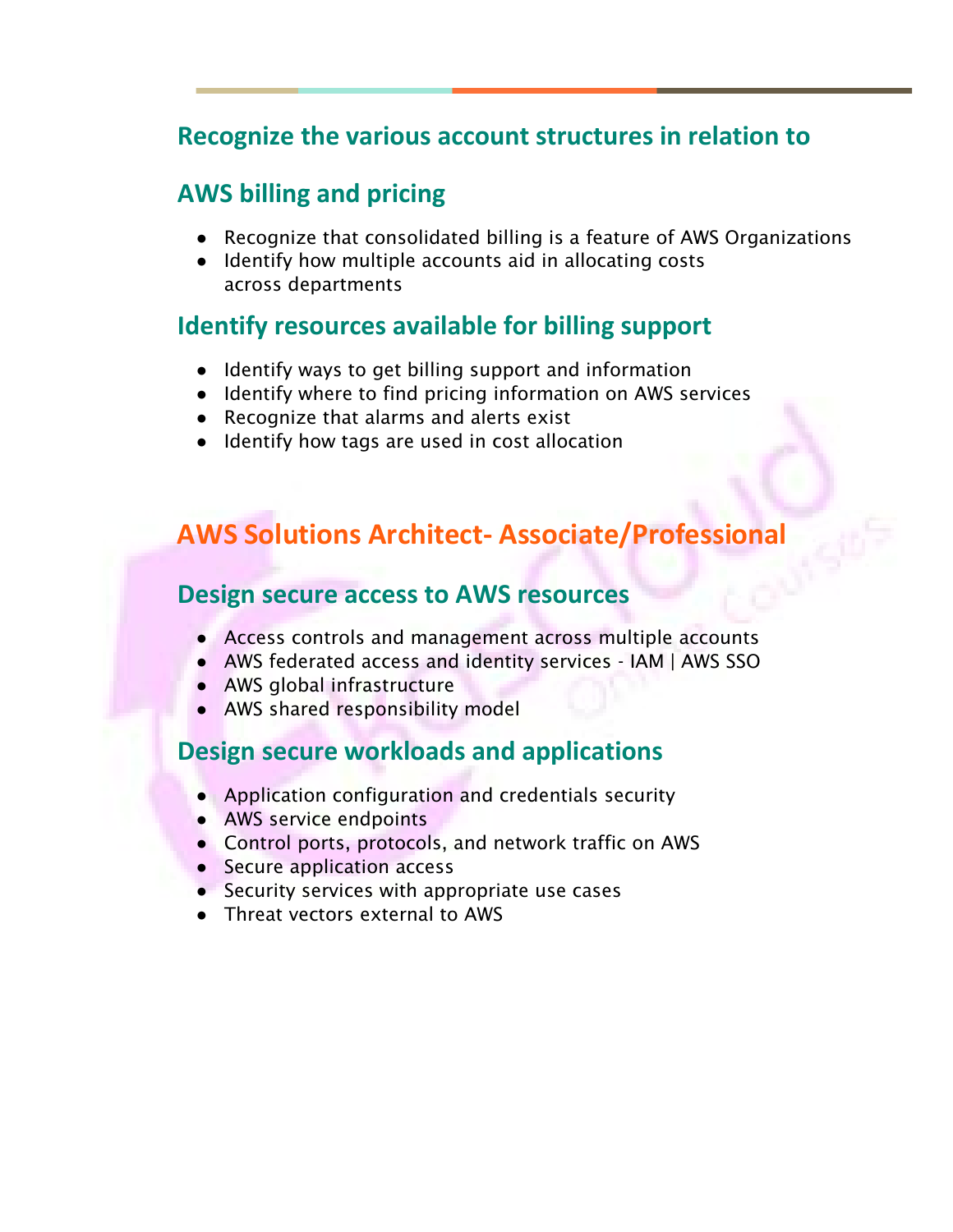#### <sup>19</sup> **Determine appropriate data security controls**

GE

- Data access and governance
- Data recovery
- Data retention and classification
- Encryption and appropriate key management

## **Design Resilient Architectures**

#### **Design scalable and loosely coupled architectures**

- API creation and management
- AWS managed services with appropriate use cases
- Caching strategies
- Design principles for microservices
- Event-driven architectures
- Horizontal scaling and vertical scaling
- How to appropriately use edge accelerators
- How to migrate applications into containers
- Load balancing concepts
- Multi-tier architectures
- Queuing and messaging concepts
- Serverless technologies and patterns
- Storage types with associated characteristics
- The orchestration of containers with Elastic Kubernetes Services
- When to use read replicas
- Workflow orchestration

#### **Design High available and fault-tolerant architectures**

- AWS global infrastructure
- AWS managed services with appropriate use cases
- Basic networking concepts
- Disaster recovery strategies
- Distributed design patterns
- Failover strategies
- Immutable infrastructure
- Load balancing concepts
- Proxy concepts
- Service quotas and throttling
- Storage options and characteristics
- Workload visibility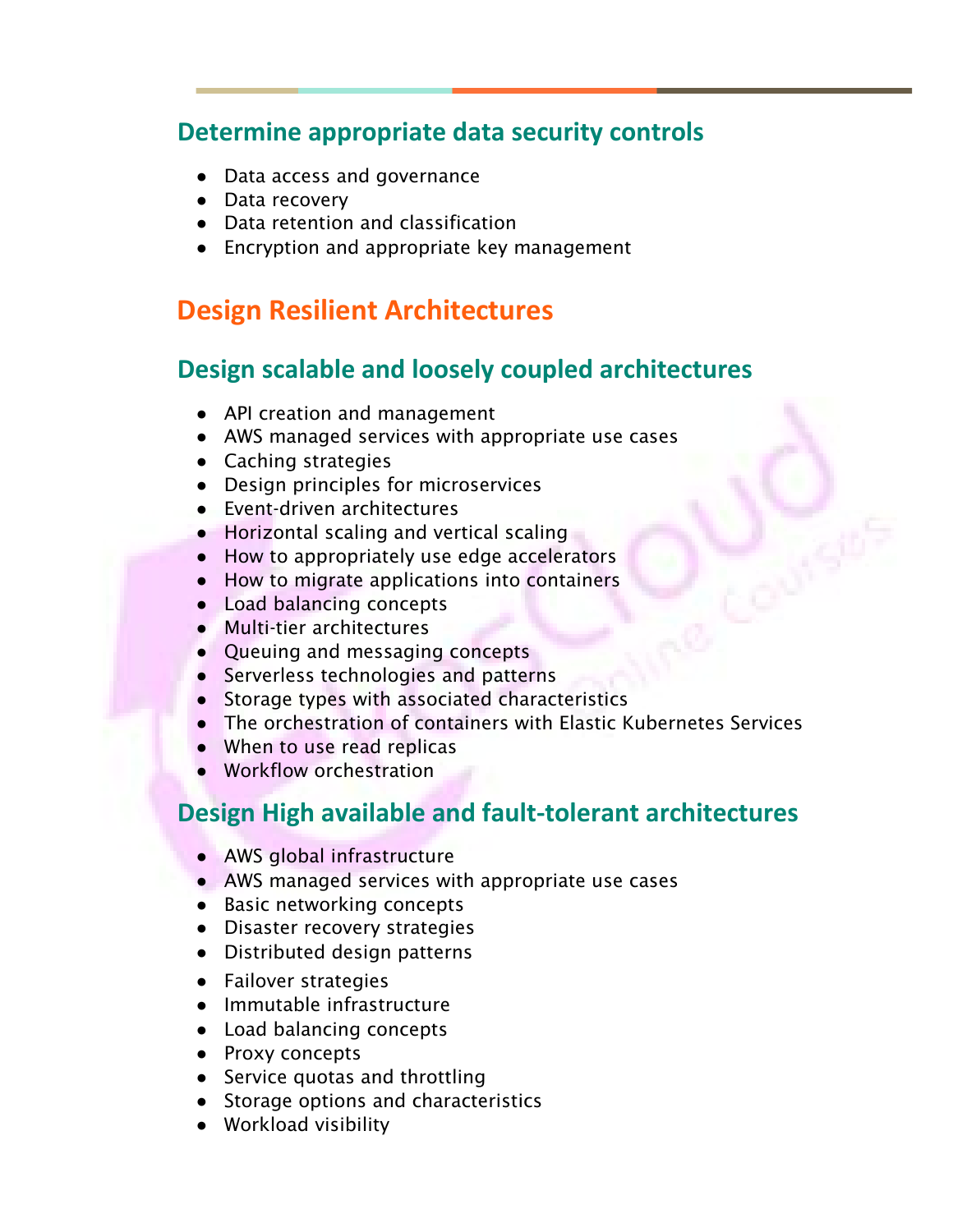# **Design High-Performing Architectures**

## **Determine high-performing and scalable storage solutions**

GE

- Hybrid storage solutions to meet business requirements
- Storage services with appropriate use cases
- Storage types with associated characteristics

#### **Design High-performance and elastic compute solutions**

- AWS compute services with appropriate use cases
- Distributed computing concepts supported by AWS global infrastructure and edge services
- Queuing and messaging concepts
- Scalability capabilities with appropriate use cases
- Serverless technologies and patterns
- The orchestration of containers

#### **Determine high-performing database solutions**

- Caching strategies and services
- Data access pattern
- Database capacity planning
- Database engines with appropriate use cases
- Database replication
- Database types and services

#### **Determine high-performing and scalable network architectures**

- Edge networking services with appropriate use cases
- How to design network architecture
- Network connection options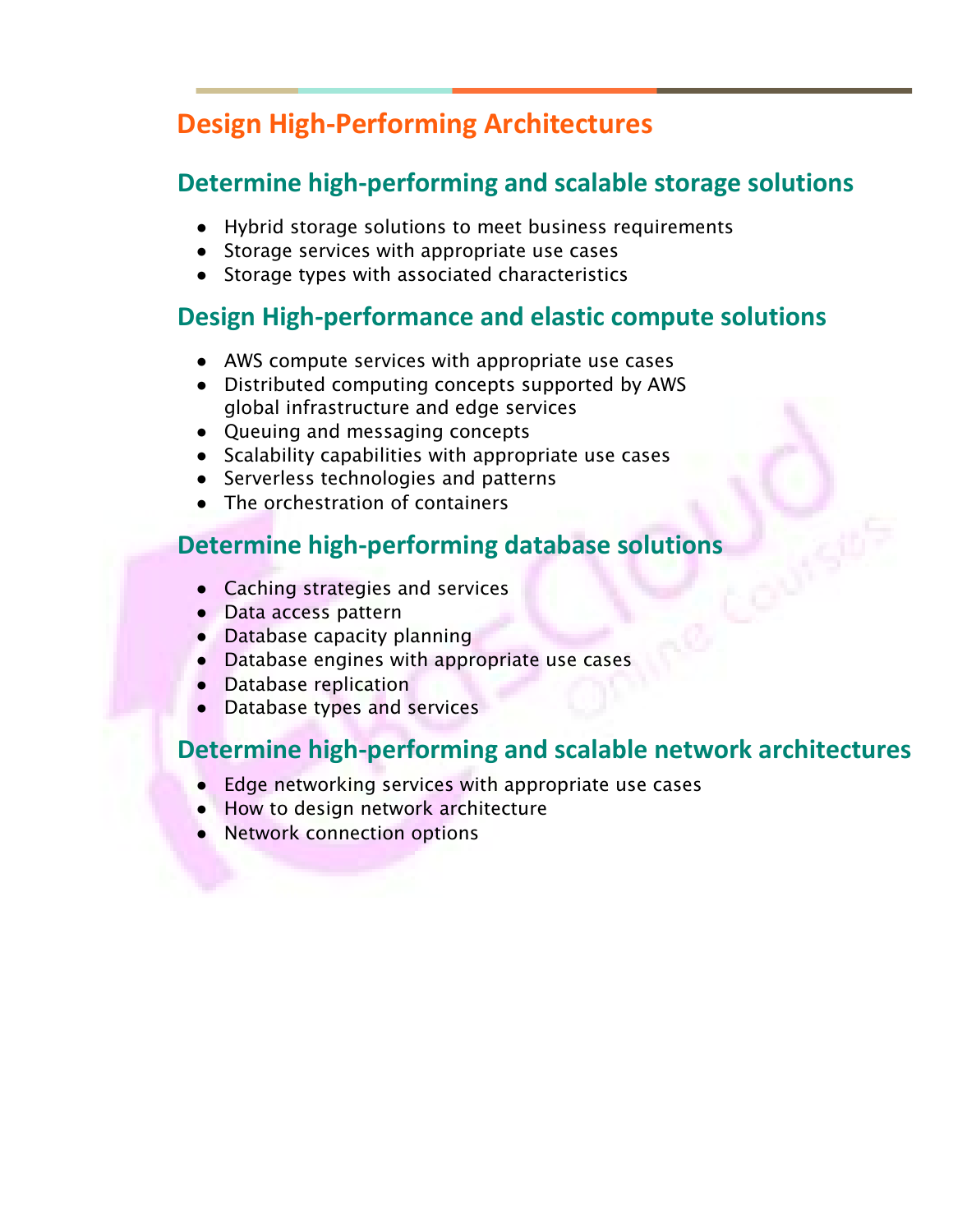## <sup>19</sup> **Determine high-performing data ingestion and transformation**

GE

#### **solutions**

- Data analytics and visualization services with appropriate use cases
- Data ingestion patterns
- Data transfer services with appropriate use cases
- Data transformation services with appropriate use cases
- Secure access to ingestion access points
- Sizes and speeds indeed to meet business requirements
- Streaming data service with appropriate use cases

## **Design Cost-Optimized Architecture**

#### **Design cost-optimized storage solutions**

- Access options : S3 bucket with Requester pays object storage
- AWS cost management service features
- AWS cost management with appropriate use cases
- AWS storage service with appropriate use cases
- Backup strategies
- Block storage options
- Data lifecycles
- Hybrid storage options
- Storage access patterns
- Storage tiering
- Storage types with associated characteristics

#### **Design cost-optimized compute solutions**

- AWS cost management service features
- AWS cost management tools with appropriate use cases
- AWS purchasing options
- Distributed compute strategies
- Hybrid compute options
- Instance types, families and sizes
- Optimization of compute utilization
- Scaling strategies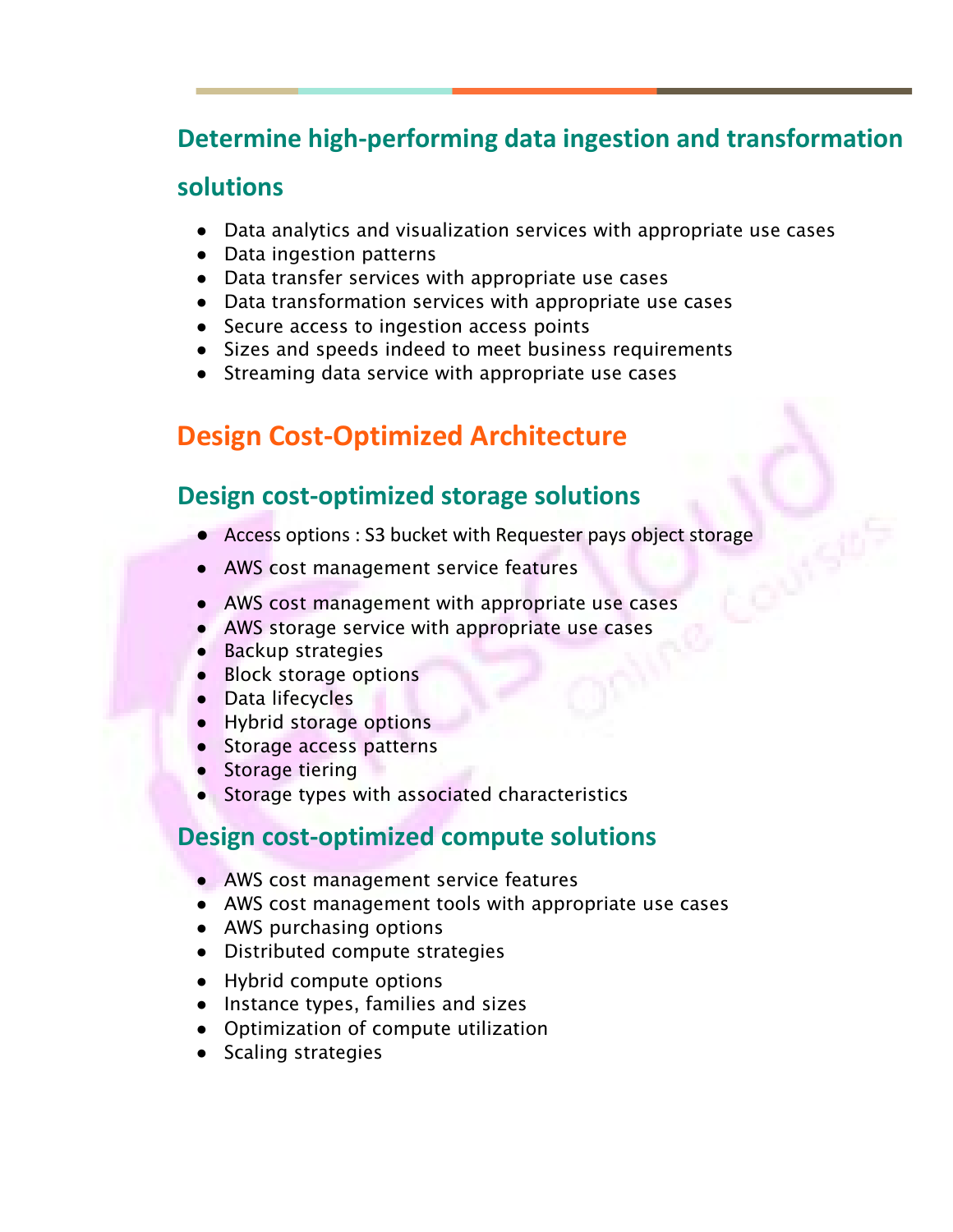#### <sup>19</sup> **Design cost-optimized database solutions**

GE

- Data retention policies
- Database capacity planning
- Database connections and proxies
- Database engines with appropriate use cases
- Database replication
- Database types and services

#### **Design cost-optimized network architectures**

- AWS cost management service features
- NAT gateway
- Network connectivity
- Network routing, topology and peering
- Network services with appropriate use cases

## **Linux Administration**

#### **Getting Started with Linux**

- What is Linux and Open Source
- Linux Basic Shell commands
- Globbing
- Process Management
- **Archive and Compressions**

#### **Users and Permissions**

- Local Linux Users, Password Properties, Group
- Substitute User and Sudo Command
- Basics Permissions chmod, chown, chgrp
- **Access Control List**
- Special Permissions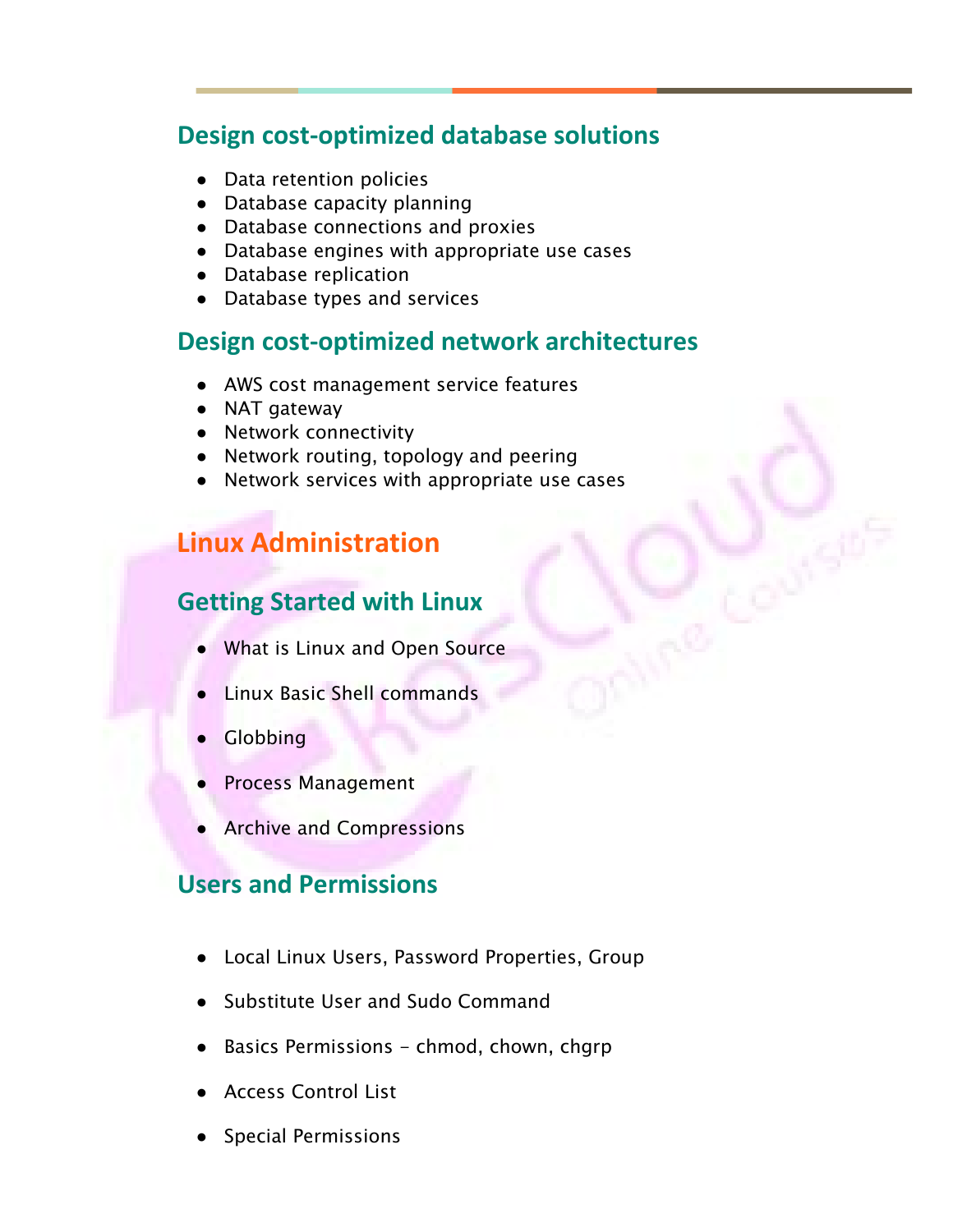#### **Networking**

- Managing IP Properties Using IP Command
- Network Manager NMTUI and NMCLI

#### **Software and Service Management**

- Connecting to Repository for Installing, Updating, Upgrading and Removing Software Packages Using YUM and DNF
- Managing Services Using Service and Systemctl commands

#### **Basic Services**

- Remote Access Using SSH and Remote Copy Using SCP
- Synchronizing Time Using NTP Chronyd
- Scheduling Tasks with at and cron
- Managing OS Firewall Firewalld

#### **Storage Management**

- Introduction to Storage in Linux and Creating Partition
- Swap
- Managing Disks using Logical Volume Manager
- Stratis Local Storage
- Virtual Data Optimizer

#### **Advanced Services**

- Sharing Files Using NFS
- Sharing Files Using SMB
- Apache Web Server Basic, Virtual Hosting, TLS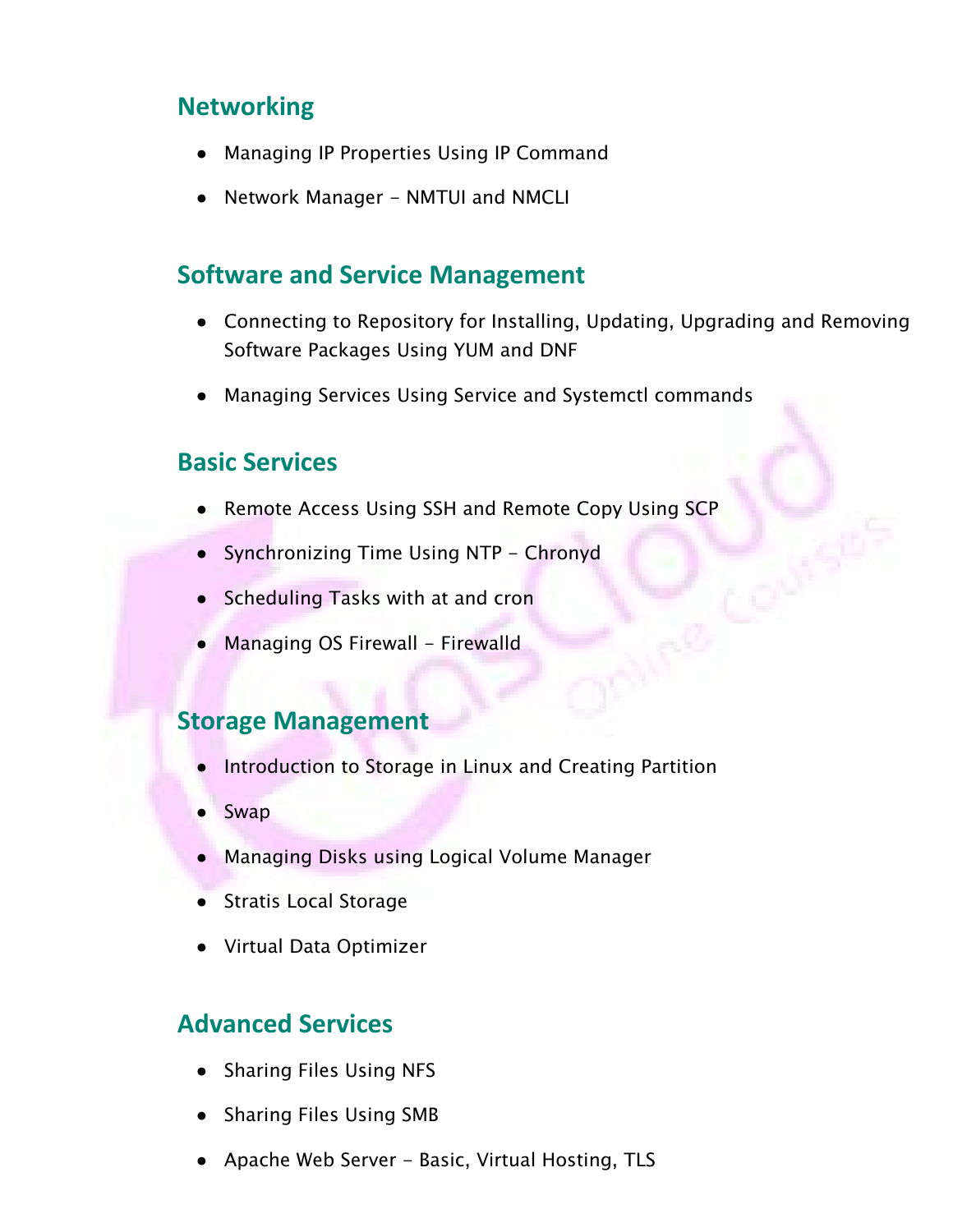● Server Booting Concepts and Troubleshooting

## **Introductions DevOps**

#### **Understanding DevOps**

- What is DevOps?
- Why DevOps?
- Dev Challenges
- Ops Challenges
- Stages of DevOps Lifecycle
	- Continuous Development
	- Continuous Testing
	- Continuous Integration
	- Continuous Deployment
	- Continuous Monitoring
	- The Various DevOps Tools Introduction
	- Roles and Responsibilities of a DevOps Engineer
	- How DevOps fits in the whole Software Development Lifecycle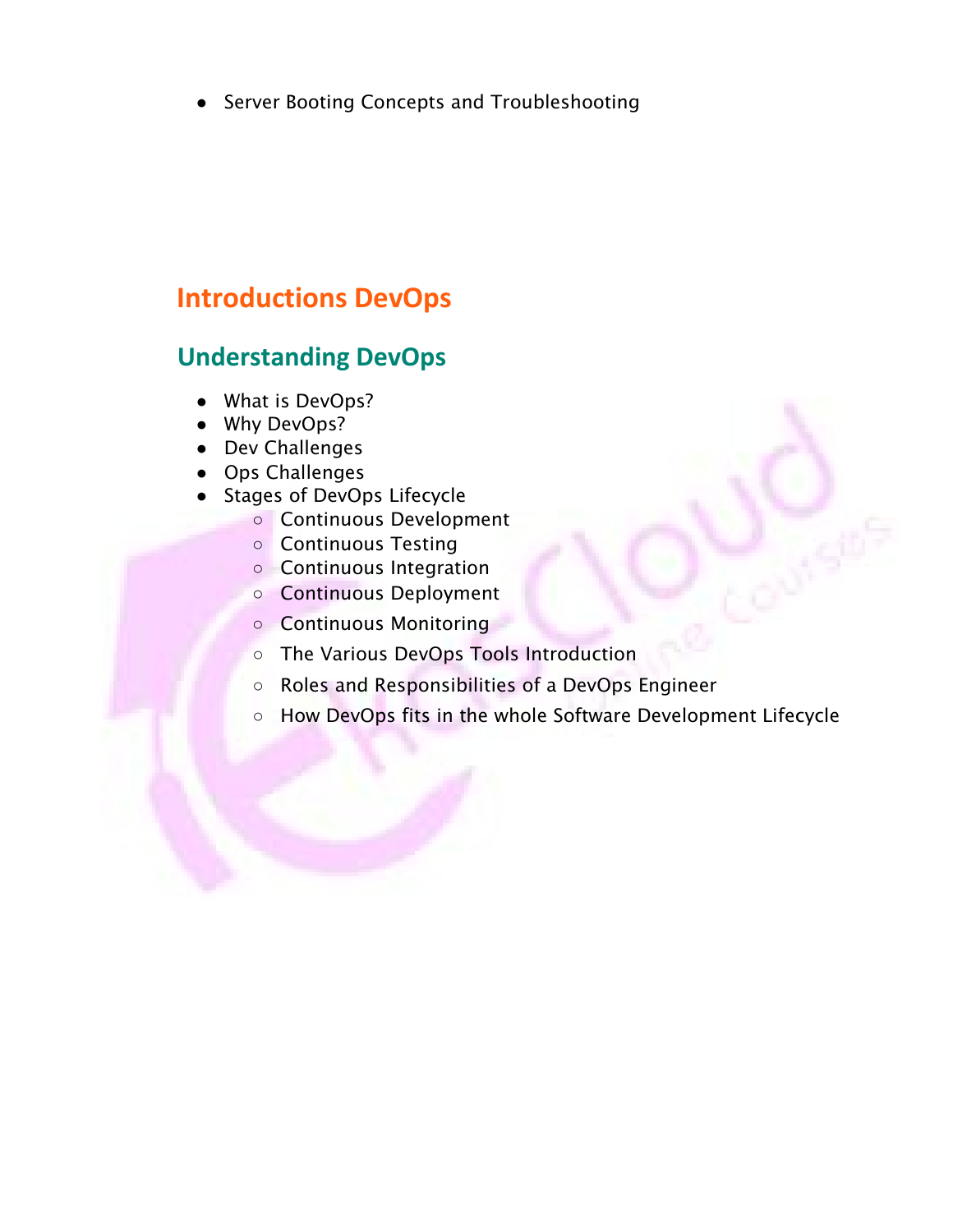#### **Git and Github- Version Control System**

- Why Version Control System
- VCS tools
- Distributed VCS
- What is Git and Why Git?
- Features of Git
- Git Workflow
- Git Configurations
- Creating Git Repository
- Syncing Repositories
- Adding Origin
- Pushing changes
- Pulling changes
- Clone operation
- Concepts of Branches
- Merge requests
- Deleting Branches
- Resolving Merge Conflicts
- Git Ignore
- Git Stash
- Merging Branches

## **Continuous Integration with Jenkins**

- Challenges before Continuous Integration
- What is Continuous Integration?
- Benefits of Continuous Integration
- Tools of Continuous Integration
- Introduction to Jenkins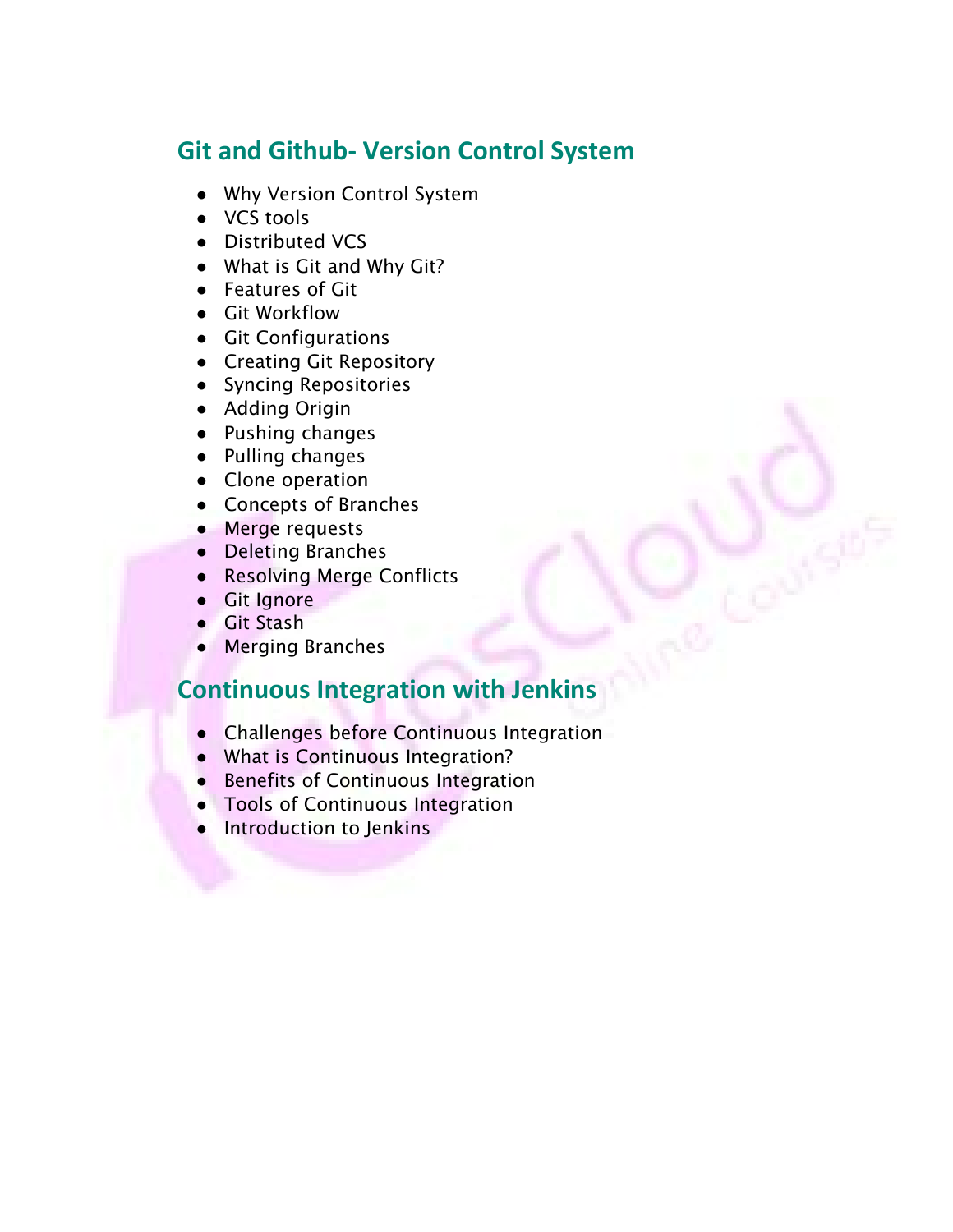- Jenkins Plugins
- Build setup in Jenkins
- Jenkins Pipeline
- Create a simple Pipeline Job
- Full Jenkinsfile Syntax Demo
- Create a full Pipeline Job
- Build Java App
- Build Docker Image
- Push to Private DockerHub
- Create a Multi-Branch Pipeline Job
- Credentials in Jenkins
- Jenkins Shared Library

#### **Docker - Containerization**

- Virtualization vs Containerization
- What are Containers and Advantages of Containers

GE

- Architecture of Docker Container
- Components of Docker Images | Registries
- Managing Docker Service
- Running a Container
- Starting | Stopping | Restarting Containers
- Container Networking | Bridge | Host | Overlay
- Managing Storage for Containers
- Understanding Docker File
- Docker Hub Pushing Images to Repository

#### **Containerization Orchestration**

- Introduction to Kubernetes
- Understand the Main Kubernetes Components
- Node, Pod, Service, Ingress, ConfigMap, Secret, Volume, Deployment, StatefulSet
- Kubernetes Architecture
- Minikube and Kubectl Local Setup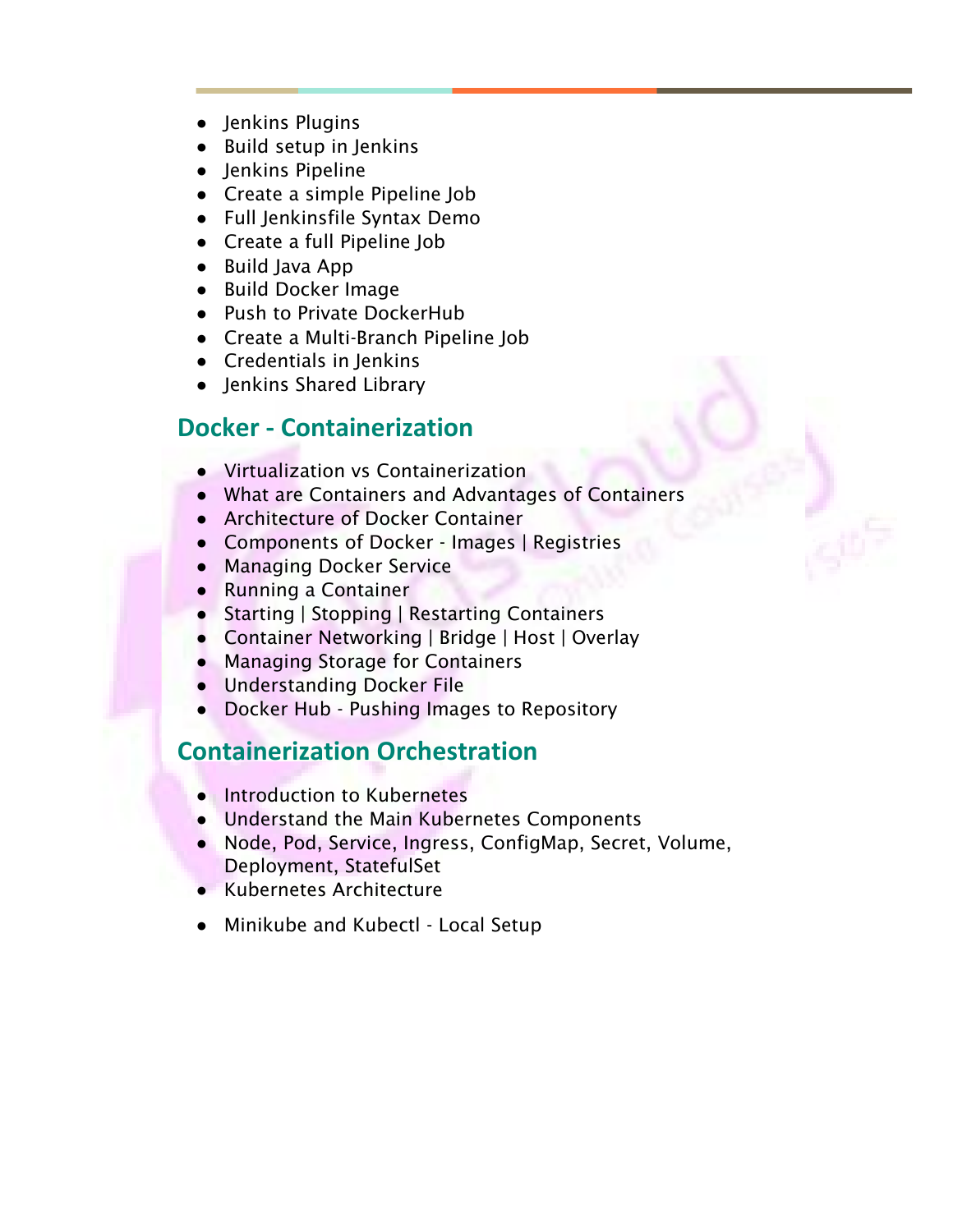- Main Kubectl Commands K8s CLI
- Create and Debug Pod in a Minicluster
- Kubernetes YAML Configuration File
- Create and Configure Deployment and Service Components
- Organizing your components with K8s Namespaces
- Kubernetes Service Types
- Making your App accessible from outside with Kubernetes Ingress

GE

- Persisting Data in Kubernetes with Volumes
- Persistent Volume
- Persistent Volume Claim
- Storage Class
- ConfigMap and Secret Kubernetes Volume Types
- Deploying Stateful Apps with StatefulSet
- Deploying Kubernetes cluster on a Managed Kubernetes Service (K8s-on Cloud)
- Helm Package Manager of Kubernetes
- Creating a ECS Cluster
- Creating a EKS Cluster

#### **Automation with Ansible**

- What is Ansible, Uses and How Ansible Works.
- Architecture
- Control Node
- Managed Node
- Inventory
- Module
- Play and Playbook
- Managing Static Inventory
- Creating Ansible Project Directory and Configurations
- Understanding Ansible Ad-hoc Commands
- Privilege Escalation Configuration
- Understanding YAML and Writing Simple Ansible Playbook
- Using Variables in Ansible Playbook
- Using Loop
- Using Conditions
- Ansible Roles from Ansible Galaxy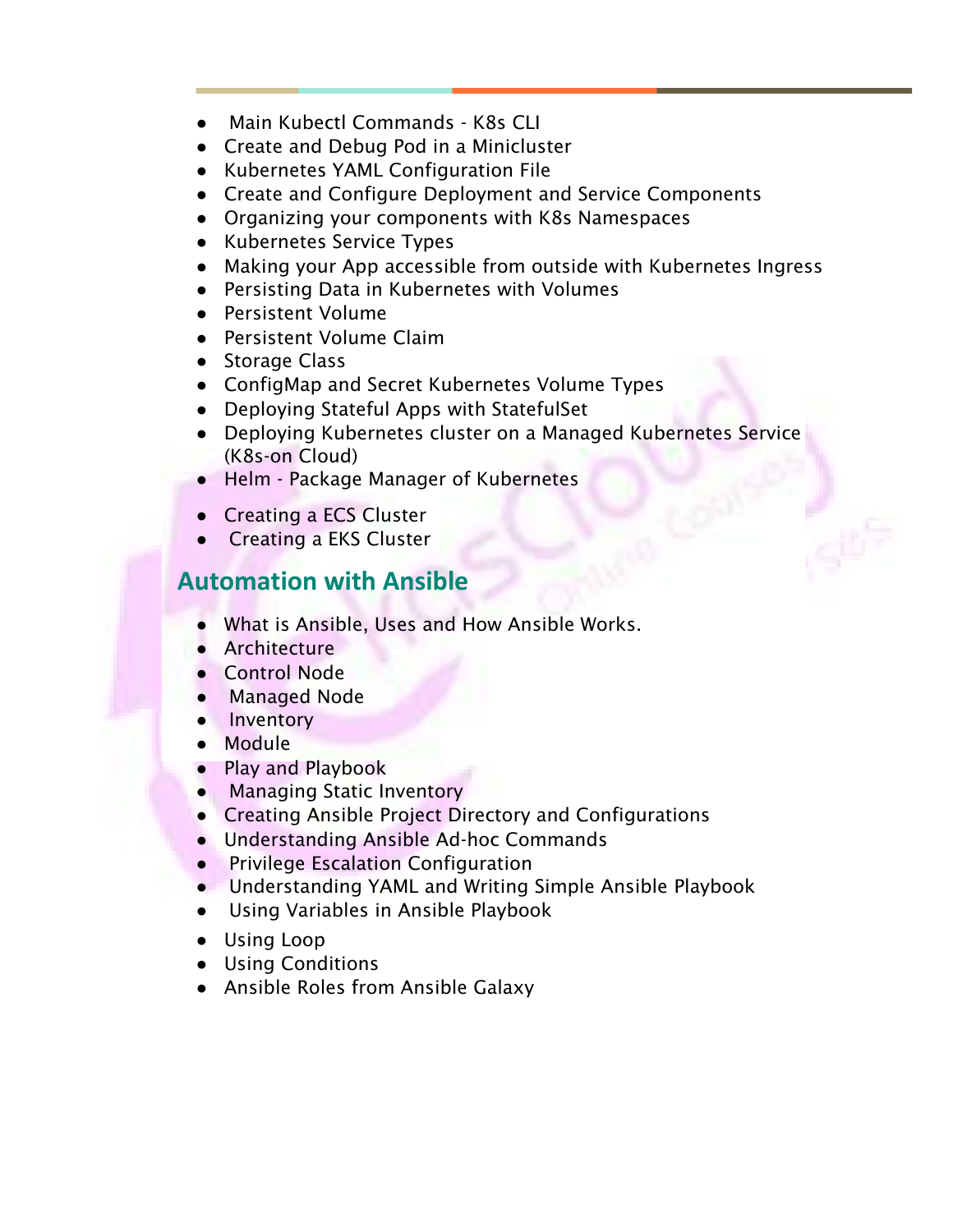## **Automation with Terraform**

- What is IAC and Terraform and Installation
- Understanding Provider, Resource Type, Terraform LifeCycle

GE

- Terraform State File
- Output Value
- Attribute Reference
- **Variables**
- Variable DataTypes
- **Count and Count Index**
- Conditional expression
- **Local Value**
- **Terraform Functions and Data Sources**
- Terraform Provisioner
- **Local exec and Remote exec**
- **Terraform Modules and Workspace**
- **Terraform Cloud**

#### **AWS Security:**

#### **Module 1 - Incident Response**

- What is Incident Response in Cloud
- Foundation of Incident Response
- Prepare for Cloud Security People and Technology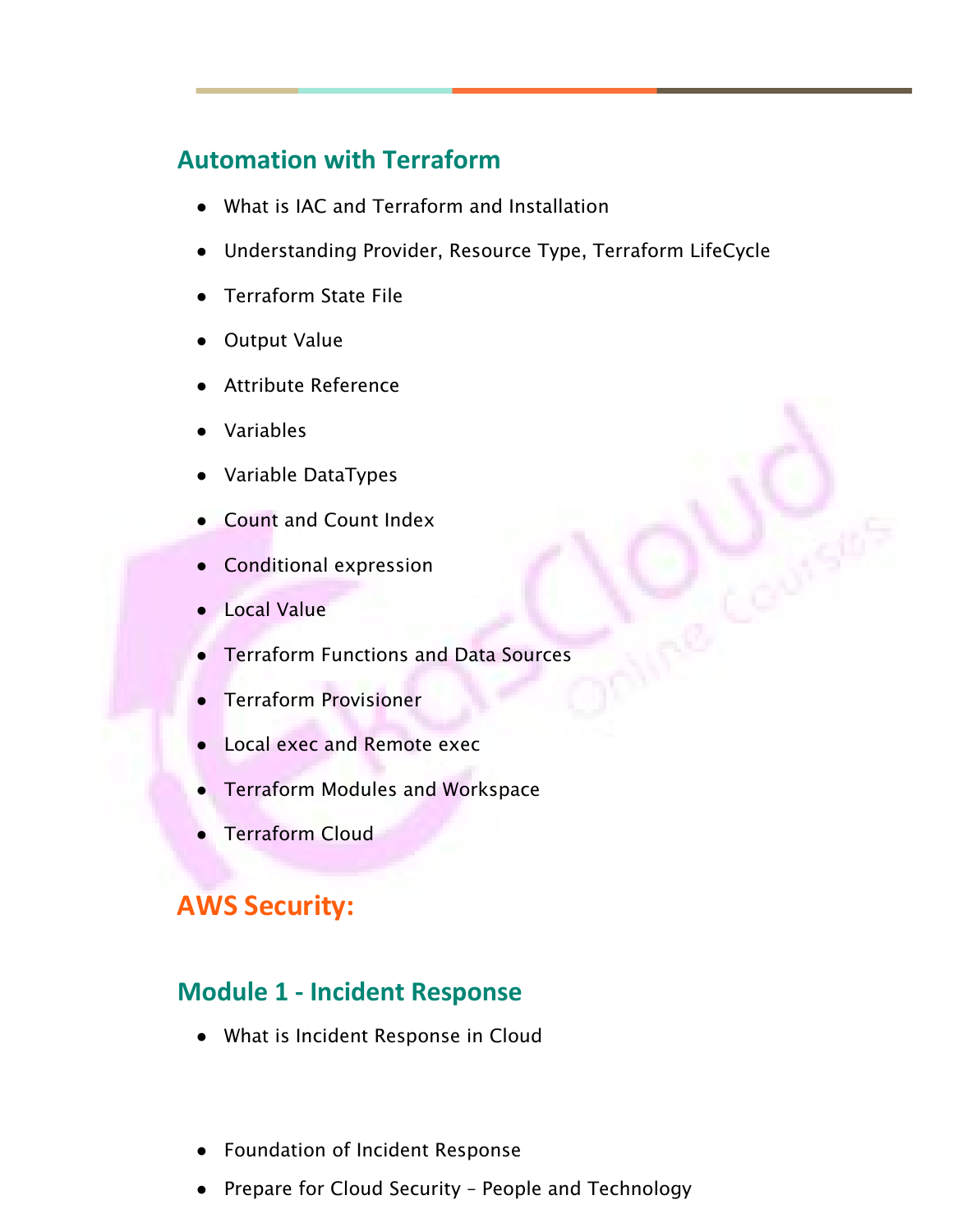- Simulate Incident Response
- Shared Responsibility Model and AWS CAF
- Where do CloudSecurity Events occur
- Amazon Guard Duty and its concepts
- Incident Response Plan
- **CloudEndure Disaster Recovery**
- **Amazon Detective**

#### **Module 2 - Logging and Monitoring**

- **Introduction to CloudWatch**
- Metrics and namespaces
- CloudWatch architecture
- Dashboards in CW
- CloudWatch alarms
- CloudWatch logs
- Pricing and design patterns
- Introduction to CloudTrail
- Accessing CloudTrail and tracking API usage

#### **Module 3 - Infrastructure Security**

- **Network Security**
- Network Monitoring and Protection
- Firewalls and DDoS
- Content Delivery Networks and Edge Locations
- Intrusion Detection and Prevention systems
- AWS Shield